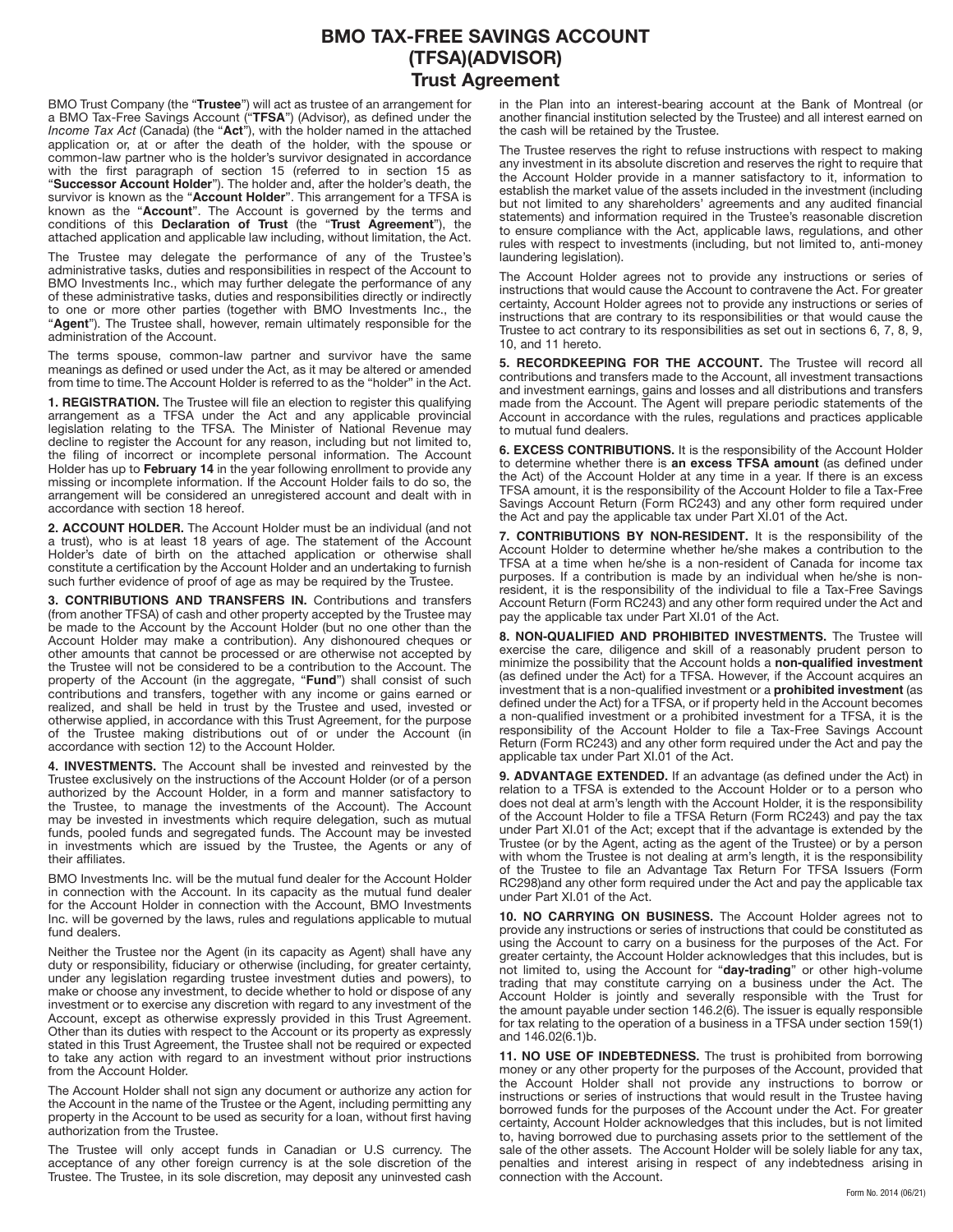**12. DISTRIBUTION TO ACCOUNT HOLDER.** The Account Holder may at any time instruct the Trustee to make a payment out of or under the Account, in satisfaction of all or part of the Account Holder's interest in the Account. The Account Holder may at any time instruct the Trustee to make distributions to reduce the amount of tax otherwise payable by the Account Holder under section 207.02 or 207.03 of Part XI.01 of the Act.

In the event the Account Holder seeks distribution of some, but not all, of the assets in the Account in accordance with the provisions herein, the Trustee reserves the right to require that all assets or certain assets other than those requested by the Account Holder be distributed.

13. TRANSFER TO ACCOUNT HOLDER. The Account Holder may at any time instruct the Trustee to make a transfer of all or any part of the property of the Account (or an amount equal to its value) directly from the Account to another TFSA of which the Account Holder is the holder.

In the event the Account Holder seeks to transfer some, but not all, of the assets in the Account to another TFSA in accordance with the provisions herein, the Trustee reserves the right to require that all assets or certain assets other than those requested by the Account Holder be transferred.

**14. TRANSFER UPON BREAKDOWN OF MARRIAGE OR COMMON-LAW PARTNERSHIP.** The Account Holder may at any time instruct the Trustee to make a transfer directly from the Account to another TFSA of which the holder is the spouse or common-law partner or former spouse or common-law partner of the Account Holder, if (a) the Account Holder and the Account Holder's spouse or common-law partner or former spouse or common-law partner are living separate and apart at the time of transfer; and (b) the transfer is made under a decree, order or judgment of a competent tribunal, or under a written separation agreement, relating to a division of property between the individuals in settlement of rights arising out of, or on the breakdown of, their marriage or common-law partnership.

**15. a) DEATH OF ACCOUNT HOLDER** *(applies to Provinces & Territories* **except Quebec).** The holder named in the attached application (in this section 15, the "**Initial Account Holder**") may appoint his or her spouse or common-law partner as a Successor Account Holder of the trust constituted pursuant to this Trust Agreement and the Account Holder (in this section 15, the "**Successor Account Holder**") in the event of the death of the Initial Account Holder. Such appointment shall be made using a form provided by the Agent, and shall be effective on the death of the Initial Account Holder provided the individual who is appointed is the Initial Account Holder's survivor.

A Successor Account Holder shall, at and after the death of the Initial Account Holder, have all of the Initial Account Holder's rights as the holder of the Account, provided the individual so appointed is the Initial Account Holder's survivor. The Account Holder may change or revoke such an appointment. The rights acquired by the individual so appointed include the unconditional right, at and after the death of the Account Holder, to revoke any beneficiary designation made (or similar direction imposed) by the Account Holder under the paragraph below or relating to the property held in connection with the Account.

The Account Holder may designate (and may add, change or delete) a beneficiary or beneficiaries of the Account in accordance with, and in the form and manner provided by, applicable law. A beneficiary so designated may be or include the Account Holder's spouse or common-law partner. After the death of the Account Holder, the Trustee will distribute the property of the Account in accordance with applicable law to any beneficiaries of the Account so designated (except that, if the Account Holder's survivor is appointed under the paragraph above, the provision of the paragraph above will take precedence). Where no beneficiary has been so designated or the Trustee has not been notified of any beneficiary in accordance with applicable law, the Trustee will distribute the property of the Account to the legal personal representative(s) of the Account Holder.

Where the Trustee, after making reasonable requests for instructions from the Account Holder's spouse or common-law partner or the beneficiary or beneficiaries or the legal personal representative(s), does not receive satisfactory instructions (as required under section 22 hereto) within a reasonable time, the Trustee may in its discretion distribute the Account to the spouse or common-law partner, beneficiary or beneficiaries or the legal personal representative(s) of the Account Holder. The Trustee may in its discretion liquidate all or any part of the Account before making any such distribution. Any such liquidation shall be made at such prices as the Trustee shall in its discretion determine to be the fair market value of the property at the time. In the event the Trustee determines that it is advisable or desirable to pay part or all of the property of the Account into court, the Trustee shall be entitled to be indemnified out of the property of the Account for its costs and expenses, including legal costs, of doing so.

**b) DEATH OF ACCOUNT HOLDER** *(applies to Quebec only).* The holder named in the attached application (in this section 15, the Initial Account Holder) may appoint his or her spouse or common-law partner as a Successor Account Holder of the trust constituted pursuant to this Trust Agreement and the Account Holder (in this section 15, the Successor Account Holder) in the event of the death of the Initial Account Holder. Such appointment shall be made using a form provided by the Agent, and shall be

effective on the death of the Initial Account Holder provided the individual who is appointed is the Initial Account Holder's survivor.

If the Account Holder wishes to name a successor Account Holder and/or a beneficiary (or beneficiaries), the Account Holder should do so in a will or other written document that meets the requirements of the applicable legislation.

On the death of the Account Holder, and upon receipt of official documentation, the Trustee will distribute the property of the Account to the legal personal representative(s) of the Account Holder. The Trustee and the Agent will be fully discharged by such payment or transfer.

The Account Holder acknowledges that it is his/her sole responsibility to ensure that a designation or revocation is valid under the applicable legislation.

Before recognizing the acquisition of all of the Account Holder's rights under the first paragraph, or before making a distribution to a beneficiary or beneficiaries or the legal personal representative(s) under the second paragraph, the Trustee must receive satisfactory evidence of death and such satisfactory instructions, releases, indemnities and other documents as the Trustee may require.

Where the Trustee, after making reasonable requests for instructions from the Account Holder's spouse or common-law partner or the beneficiary or beneficiaries or the legal personal representative(s), does not receive satisfactory instructions within a reasonable time, the Trustee may in its discretion distribute the Account to the spouse or common-law partner, beneficiary or beneficiaries or the legal personal representative(s) of the Account Holder. The Trustee may in its discretion liquidate all or any part of the Account before making any such distribution. Any such liquidation shall be made at such prices as the Trustee shall in its discretion determine to be the fair market value of the property at the time. In the event the Trustee determines that it is advisable or desirable to pay part or all of the property of the Account into court, the Trustee shall be entitled to be indemnified out of the property of the Account for its costs and expenses, including legal costs, of doing so.

**16. OTHER CONDITIONS.** The Account will be maintained for the exclusive benefit of the Account Holder (determined without regard for the right of a person to receive a payment out of or under the Account only on or after the death of the Account Holder, in accordance with section 15). While there is an Account Holder, no one other than the Account Holder or the Trustee has rights under the Account relating to the amount and timing of distributions and the investing of **funds**. The Account Holder may use his/her interest or, for civil law, right in the Account as security for a loan or other indebtedness **if the conditions of 146.2(4) are met**, but the Account Holder will not sign any document or authorize any action for the Account in the name of the Trustee or the Agent, including using his/her interest or, for civil law, right in the Account (or permitting any property of the Account to be used) as security for a loan or other indebtedness, without first having authorization from the Trustee.

**17. CEASING TO BE A TFSA.** The Account will cease to be a TFSA immediately before the earliest of the following times: (i) the time at which the last Account Holder dies; (ii) the time the Account ceases to be a **qualifying arrangement** (as defined under the Act); or (iii) the earliest time at which the Account is not being administered in accordance with the conditions in subsection 146.2(2) of the Act. If the Account ceases to be a TFSA, the arrangement will nevertheless continue as a trust for the benefit of the Account Holder governed by this Trust Agreement and the attached application, except that no further contributions or transfers may be made to the Account under section 3 and no transfers or distributions may be made under sections 13 or 14. The trust ends, and this Trust Agreement terminates, at the time when all the property of the Account has been disbursed, whether as a distribution to the Account Holder, spouse, common-law partner, beneficiary and/or legal personal representative of the Account Holder or paid or charged on account of fees, commissions, expense, taxes penalties and interest.

**18. FAILURE TO BE A TFSA.** The Account will not qualify as a TFSA until it is registered under the Act. An Account that is not registered will not qualify for tax benefits. Contributions will be held in an interest-bearing unregistered account and all interest earned will be taxed in the hands of the Account Holder (and the Trustee shall be indemnified in relation to any expenses incurred with respect thereto in accordance with section 24).

In the event that the Account fails to attain registered status, or becomes unregistered, the Trustee may, in its sole discretion, transfer the account property to a new (non-registered) account opened on the Account Holder's behalf or to a non-registered account which the Account Holder already has in place. The Trustee shall be entitled to place a hold on some or all of the assets in the new or existing account until the documentation required in accordance with section 23 is received and may use such funds to satisfy the indemnities set out in sections 19 and 24 hereto.

The Trustee may also, in its sole discretion, close the account and return the account property to the Account Holder. This may require the Trustee to liquidate or redeem the account property. Any such liquidation shall be made at such prices as the Trustee may in its discretion determine to be the fair market value of the property at the time. The Account Holder will be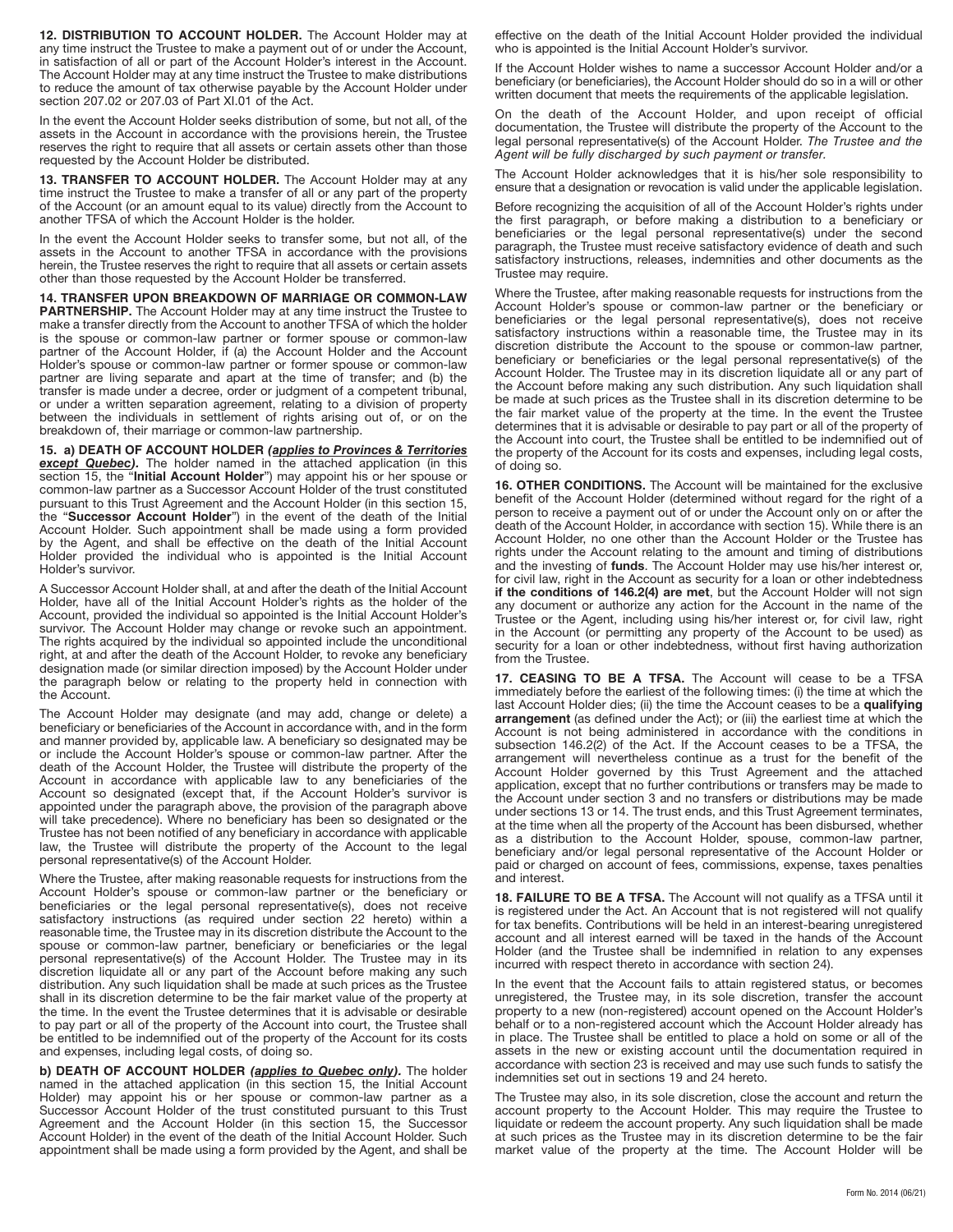responsible for any fees, penalties or loss of value that may occur as a result. The Account Holder is solely responsible for ensuring that the information provided to the Trustee upon account opening is consistent with the information on file with the Canada Revenue Agency. The Account Holder is solely responsible for contacting the Canada Revenue Agency to rectify any inconsistencies in this information.

The Account Holder is solely responsible for any income tax implications that may arise as a result of the original account failing to attain registered status. It remains the Account Holder's responsibility to reapply for registered status and to report any income. The Trustee will not resubmit an application for registration. This remains the responsibility of the Account Holder.

**19. THIRD PARTY ORDERS OR DEMANDS.** The Trustee shall be entitled to be indemnified out of the property of the Account in respect of any costs, expenses, charges or liabilities whatsoever that may arise out of the Trustee's good faith compliance with any law, regulation, judgment, seizure, execution, notice or similar order or demand which lawfully imposes on the Trustee a duty to take or refrain from taking any action concerning the Account or part or all of its property, or to issue payment from the Account, with or without instructions from the Account Holder or in contradiction of instructions of the Account Holder. The Trustee may permit any duly authorized person to have access to and the right to examine and make copies of any records, documents, paper and books involving any transaction of the Account or related to the Account and shall similarly be entitled to indemnity out of the property of the Account for so doing. In the event the property of the Account shall be insufficient to indemnify the Trustee fully in any such regard, by establishing the Account the Account Holder agrees to indemnify and hold the Trustee harmless for any such costs, expenses, charges or liabilities.

The Trustee/Agent retains the ability to restrict trading upon receipt of an order or demand. The Trustee/Agent will not be liable for any decreases in account value during the restriction period.

**20. OWNERSHIP AND VOTING RIGHTS.** The Trustee may hold any property or investment of the Account in its own name, in the name of its nominee, in bearer form or in such other name as the Trustee may determine. The voting or other ownership rights attached to any investments held in the Account may be exercised by the Account Holder and the Account Holder is appointed as the Trustee's agent and attorney for this purpose, to execute and deliver proxies and/or other instruments, in accordance with applicable laws.

**21. FEES, EXPENSES, TAXES, INTEREST AND PENALTIES.** The Trustee may charge administration and transaction fees, in such amounts and at such times as may be fixed by the Trustee and/or the Agent from time to time (the "**Trustee Fees**"), provided that the Trustee and/or the Agent shall give prior written notice to the Account Holder of such Trustee Fees and any change in the amount of the Trustee Fees. The Trustee Fees may be paid for out of the assets of the Account or recovered from the assets of the Account, to the extent that they are not paid when due by the Account Holder.

The Account Holder acknowledges that the Agent (or an affiliate) may charge fees, spreads, commissions and expenses to the Account in its capacity as the investment advisory firm for the Account Holder (the "**Advisory Fees**"). The Account Holder acknowledges and agrees that the Advisory Fees do not constitute Trustee Fees and are governed by the terms of the Client Account Agreement as amended from time to time. If there are any inconsistencies between this Trust Agreement and the Client Account Agreement with respect to the Advisory Fees, the terms of the Client Account Agreement govern.

The Trustee and/or the Agent may charge expenses incurred by the Trustee and/or the Agent in the administration of the Account. All such expenses will, unless paid directly to the Trustee and/or Agent, be paid out of or recovered from the Account.

All taxes, penalties, and interest that may be imposed on the Trustee or Account Holder in respect of the Account or any other charges related to the Account may be paid out of or recovered from the Account, except for charges, taxes or penalties imposed on the Trustee under the Act.

The Trustee may, without instructions from the Account Holder, apply any cash held in the Account for the payment of fees (including the Trustee Fees and the Advisory Fees) or expenses or taxes, penalties and interest charged to the Account, except for charges, taxes or penalties imposed on the Trustee under the Act. Where there is insufficient cash in the Account at any time, the Trustee or the Agent shall make reasonable requests for instructions from the Account Holder regarding which assets of the Account to liquidate in order to realize sufficient cash to make the payment. If, after making reasonable requests from the Account Holder at the last address provided by the Account Holder, the Trustee or the Agent does not receive satisfactory instructions from the Account Holder within a reasonable time, the Trustee may, in its discretion, liquidate part or all of the Account in order to realize sufficient cash to make the payment. Neither the Trustee nor the Agent shall be responsible for any loss occasioned by any such realization. Any such liquidation shall be made at such prices as the Trustee may in its discretion determine to be the fair market value of the assets at the time; in the case of assets which are illiquid or which have no readily ascertainable market value, the Trustee may in its discretion sell the assets to the Agent for the Agent's own account, at such price as the Trustee considers fair and proper.

**22. INSTRUCTIONS.** The Trustee and /or the Agent shall be entitled to rely upon instructions received from the Account Holder or from any person

designated in writing, in accordance with applicable laws, by the Account Holder to give instructions on behalf of the Account Holder or from any person purporting to be the Account Holder or such designated person, as if they were from the Account Holder. The Trustee and/or the Agent may, without incurring any liability to the Account Holder or any other person, decline to act upon any instruction if the instruction is not given in a timely manner, is not in writing where the Trustee and/or Agent require it, is not in a form or format which the Trustee and/or Agent requires, or in the opinion of the Trustee and/or Agent is not complete or otherwise does not comply with the Trustee's and/or Agent's other requirements at such time; or if any of them has any doubt that the instruction has been properly authorized or accurately transmitted.

**23. DOCUMENTATION.** Notwithstanding anything to the contrary herein, the Trustee may require such satisfactory instructions, releases, indemnities, tax clearance certificates, death certificates and other documents as the Trustee in its discretion deems appropriate prior to accepting a contribution or transfer in accordance with section 3, acting on investment instructions in accordance with section 4, making a distribution in accordance with section 12, making a transfer in accordance with section 13, making a transfer in accordance with section 14, recognizing the acquisition or making the distribution under section 15, or taking any other action resulting in the transfer of assets to or from the Account.

24. LIMITATION OF LIABILITY AND INDEMNITY. Except for charges, taxes or penalties for which the Trustee is liable and that cannot be charged against or deducted from the Fund in accordance with the Act, if the Trustee or the Agent is liable for:

- a) any tax, interest or penalty that may be imposed on the Trustee in respect of the Account, or
- b) any other charges levied or imposed by any governmental authority on or related to the Account as a result of the purchase, sale or retention of any investment including, without limitation thereof, nonqualified investments within the meaning of the Act,

the Trustee or Agent shall be reimbursed or may pay any of these taxes, interest, penalties or charges out of the Fund.

The Trustee and the Agent will not be liable (including for greater certainty under any common law or equitable principles) for any cost incurred in the performance of their duties as set out herein or in the performance of their duties under the Act.

Unless caused by the Trustee's or the Agent's bad faith, willful misconduct or negligence, the Trustee and the Agent will not be liable for any loss or damage suffered or incurred by the Account, the Account Holder, or any beneficiary under the Account, caused by or resulting from:

- a) Any loss or diminution of the assets of the Account;
- b) The purchase, sale or retention of any investment;
- c) Payments out of the Account that are made in accordance herewith; or
- d) Acting or declining to act on any instructions given to the Trustee or Agent by the Account Holder or an individual purporting to be the Account Holder.

For greater certainty, in no event shall either the Trustee or its Agent have any liability to the Account Holder (or to the spouse or common-law partner of the Account Holder, or any beneficiary or legal personal representative of the Account Holder) for any special, indirect, reliance, incidental, punitive, consequential, economic or commercial loss or damage of any kind whatsoever (whether foreseeable or not), suffered or incurred by the Account Holder or any beneficiary under the arrangement (including without limitation, loss of profits or revenue, failure to realize expected savings or other economic losses and costs), howsoever arising, resulting or caused.

Except as otherwise prohibited by law, the Account Holder, his/her legal personal representatives and each beneficiary of this Account will at all times indemnify and save harmless the Trustee and its Agent in respect of any taxes, interest and penalties which may be imposed on the Trustee in respect of the Account or any losses incurred by the Account as a result of the acquisition, retention or transfer of any investment or as a result of payments or distributions out of the Account made in accordance with these terms and conditions or as a result of the Trustee or its Agent acting or declining to act upon any instructions given to it by the Account Holder and any costs or expenses of the Trustee and the Agent related thereto (including legal fees).

Except as otherwise prohibited by law, in the event the Account Holder breaches this Trust Agreement, the Account Holder, his/her legal personal representatives and each beneficiary of this Account will indemnify and save harmless the Trustee and its Agent in respect of any loss, damage, or other expense (including legal fees) incurred by the Trustee or the Agent related to such breach.

In all cases where the Trustee or the Agent are entitled to be indemnified in accordance with the Act, they shall be entitled to cause such indemnity to be paid from the Account. If the Account is insufficient to indemnify the Trustee and the Agent fully, the Account Holder agrees to indemnify and hold the Trustee and the Agent harmless for any such costs, expenses, charges or liabilities.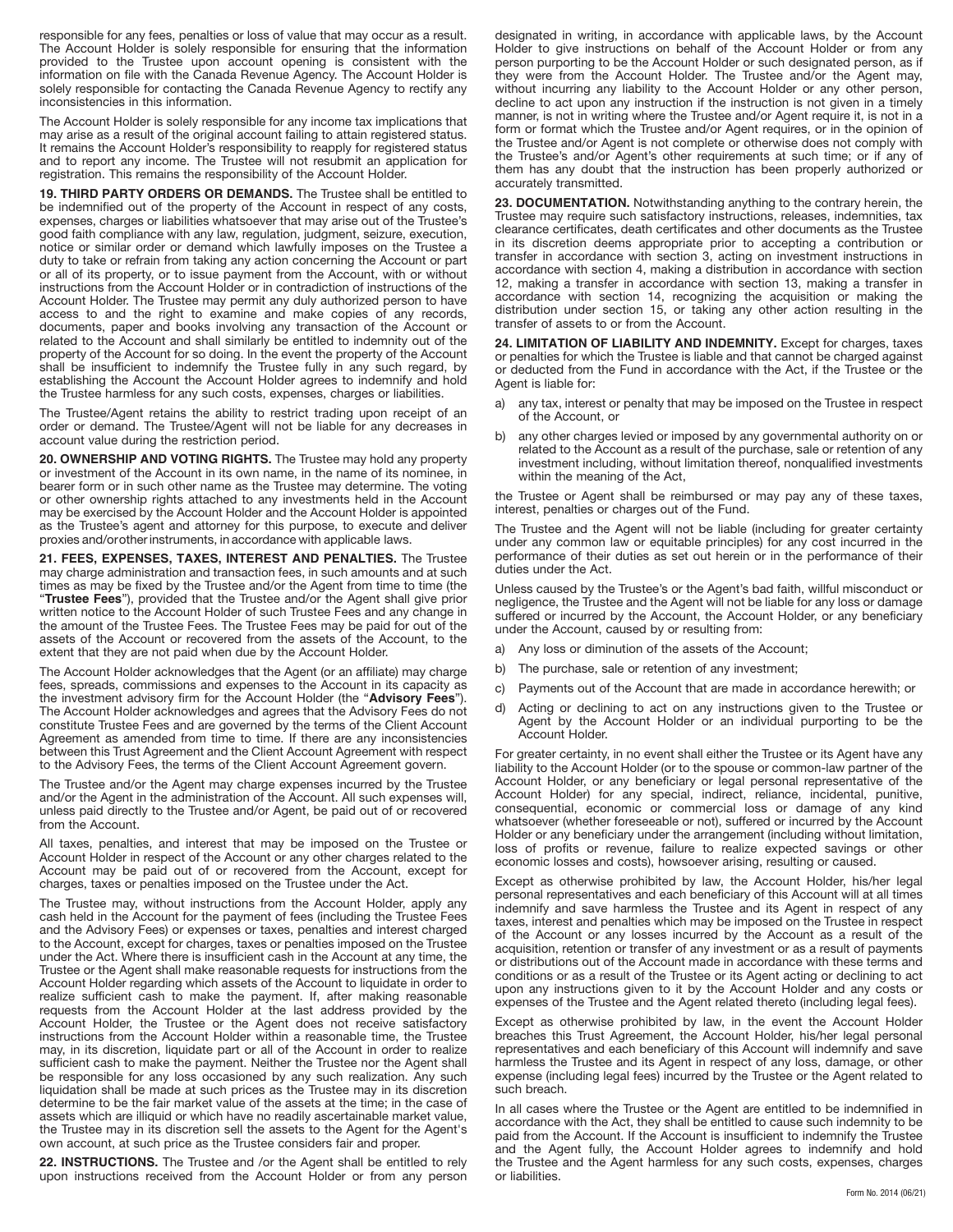**25. UNCLAIMED BALANCES.** The property of the Account may be deemed to be abandoned or unclaimed as per the definitions of any applicable provincial legislation. In addition to any timelines prescribed by legislation, the Trustee may, at its sole discretion, deem an account to be abandoned and any property to be unclaimed.

The Trustee may, after making reasonable efforts to contact the Account Holder, withdraw the abandoned amounts and may, in its discretion, liquidate part or all of the abandoned property. Any such liquidation shall be made at such prices as the Trustee may in its discretion determine to be the fair market value of the property at the time. In the case of investments which are illiquid or which have no readily ascertainable market value, the Trustee may in its discretion sell the investments to the Agent for the Agent's own account, at such prices as the Trustee considers fair and proper.

The property, and/or the proceeds of liquidation may be remitted to the appropriate government agency. In the alternative, the Trustee may, in its sole discretion, allocate the property or proceeds of liquidation to a pooled account for dormant amounts. The terms, jurisdiction, and other details of this account will be determined by the Trustee, and in the Trustee's sole discretion.

The Trustee may also, in its sole discretion, allocate the property or proceeds of liquidation to an existing account in the Account Holder's name, or to a new account which would be opened on the Account Holder's behalf.

The Account Holder may at any time, or as prescribed in any applicable legislation, instruct the Trustee to return the property/proceeds of liquidation to the Account Holder's control and/or possession.

The Trustee and/or the Agent may charge reasonable expenses incurred in the administration of this process as set out in section 21, hereto.

As part of the Trustee's program to manage unclaimed property, the Trustee may engage a third party in order to contact the Account Holder. The Account Holder authorizes the Trustee to take this action and share the personal information of the Account Holder reasonably required to contact the Account Holder.

**26. AMENDMENT.** The Trustee may from time to time in its discretion amend this Trust Agreement or the attached application which comprise the Account by giving 30 days prior notice to the Account Holder; provided however that any amendment shall not disqualify the Account as a TFSA acceptable for registration under the Act or any applicable provincial legislation.

**27. REPLACEMENT OF TRUSTEE.** The Trustee may resign upon 60 days' prior written notice given to the Agent (or such shorter notice as the Agent may accept). BMO Investments Inc. may terminate the Trustee as trustee upon 60 days prior written notice given to the Trustee (or such shorter notice as the Trustee may accept). Upon the resignation or termination of the Trustee, the Trustee shall be released and discharged from all duties and liabilities under this Trust Agreement. Where the Trustee resigns or is terminated, the Agent shall appoint a successor trustee who is permitted to be the issuer of a TFSA under the Act. The Agent shall give the Account Holder written notice of the successor trustee within 30 days of the appointment.

**28. NOTICE.** Any notice given by the Trustee to the Account Holder regarding the Account (including this Trust Agreement) shall be sufficiently given if it is delivered to the Account Holder personally or if it is mailed, postage prepaid, to the Account Holder at the address set out in the attached application or the last address provided by the Account Holder. If mailed, any such notice shall be deemed to have been delivered by the tenth business day following the day of mailing.

**29. BINDING.** The terms of this Trust Agreement shall be binding upon the survivor, beneficiaries, heirs, executors and administrators of the Account Holder and upon the respective successors and assigns of the Trustee and the Agent. This Trust Agreement may be assigned by the Trustee at any time to a person who is permitted to be the issuer of a TFSA under the Act; however the Account Holder may not assign this Trust Agreement.

**30. GOVERNING LAW.** This Trust Agreement shall be governed by and interpreted in accordance with the laws of the jurisdiction in Canada in which the branch of BMO Investments Inc. (or an affiliate) is located where the Account is maintained.

If any provision of legislation referred to in this Trust Agreement is renumbered due to a change in law, then that reference is to be considered to be to the provision as renumbered.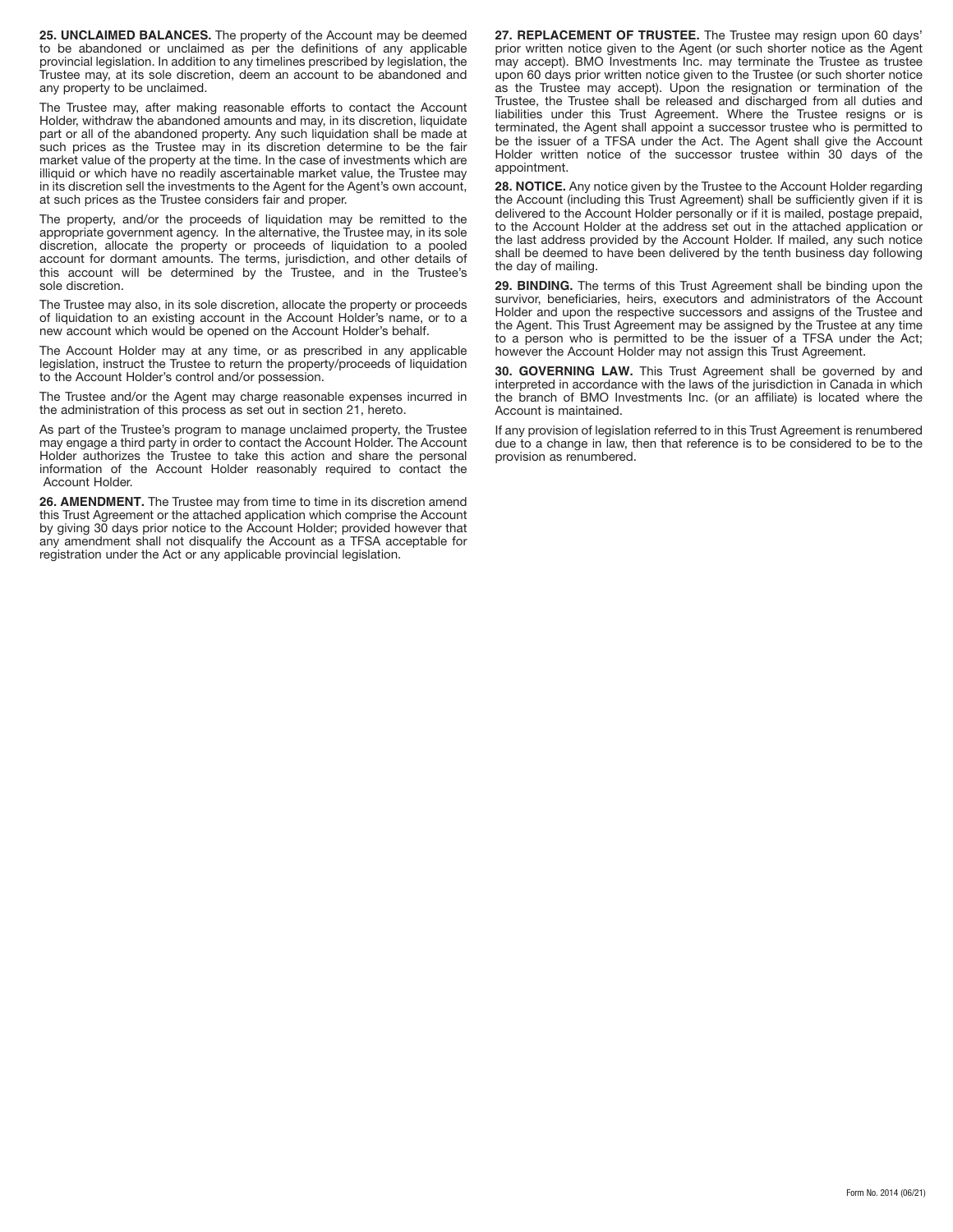# **PRIVACY DISCLOSURE AND CONSENT**

#### **Your Personal Information**

BMO Financial Group is committed to respecting and protecting the privacy and confidentiality of your Personal Information and wants to help you understand how we collect, use and share it. Please see our Privacy Code (available at [bmo.com/privacy](http://bmo.com/privacy)) for details.

#### **What is Personal Information?**

Your Personal Information includes information you provided to us or information we collected from other sources about you, such as your name, address, age, financial data, Social Insurance Number, or employment records, and other information that could be used to identify you.

#### **Why do we need your Personal Information?**

We collect your Personal Information to:

- verify your identity;
- ensure we have accurate information about you;
- understand your financial needs (including your eligibility for products and services you requested or accepted) and to manage our relationship;
- protect against fraud and manage other risks;
- communicate with you regarding products and services that may be of interest;
- understand our customers, including through analytics, and to develop and tailor our products and services;
- comply with legal or regulatory requirements, or as permitted by law; and
- respond to questions you may have.

If we use your Personal Information for a different purpose, we will identify that purpose.

### **Sharing your Personal Information**

BMO Financial Group consists of Bank of Montreal and its affiliates. Your Personal Information, including information about your authorized representatives and beneficiaries, is shared within BMO Financial Group, to the extent permitted by law, to:

- ensure we have accurate information about you, and your authorized representatives and beneficiaries,
- manage our total relationship,
- provide a better customer experience,
- meet your needs as they change and grow, and
- manage our business.

Please see our Privacy Code for details.